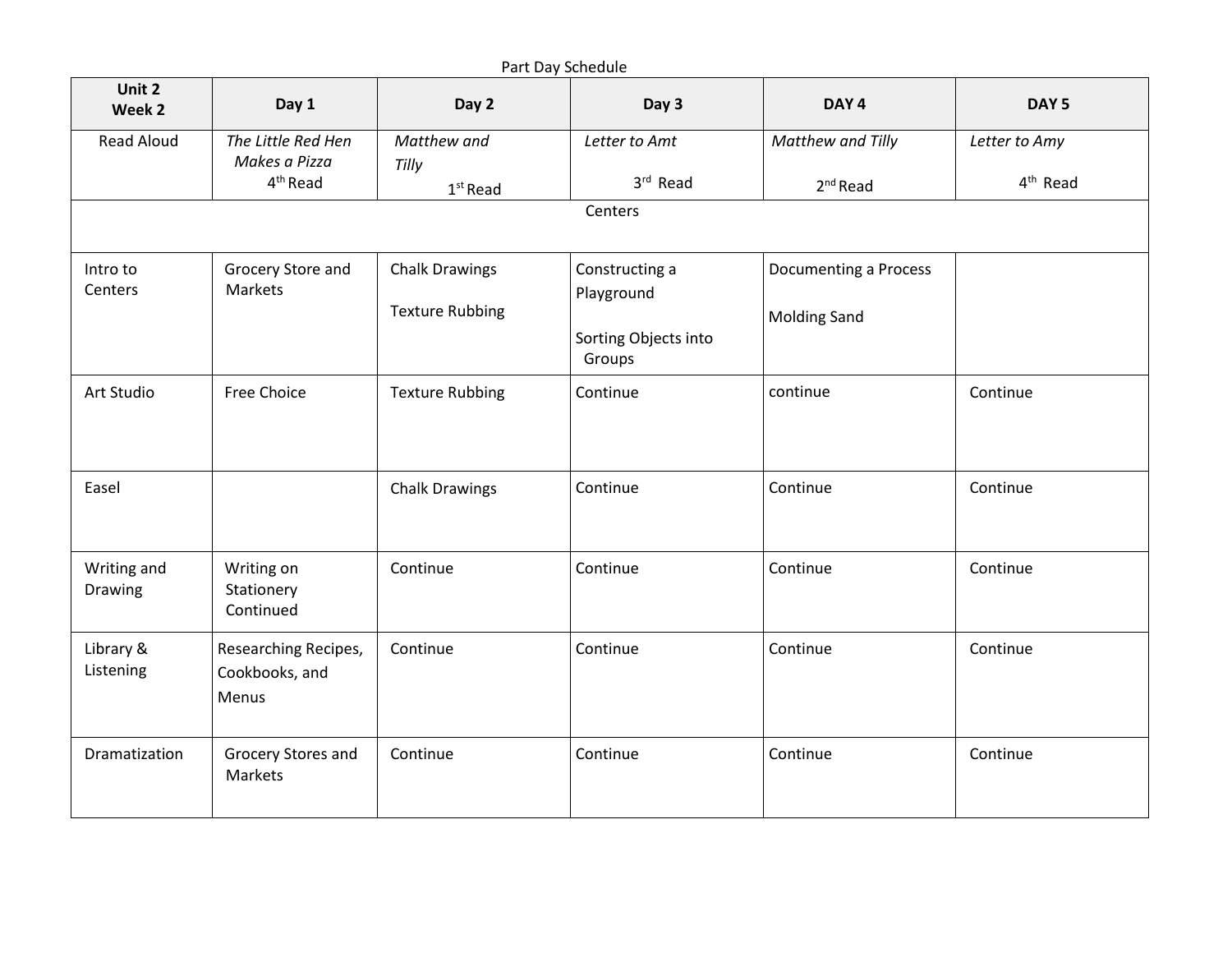| <b>Blocks</b>                                                         | <b>Building a</b><br>Neighborhood<br>continued             | Continue                                                                                                                                                                                                                                           | Constructing a<br>Playground                                                                                                 | Continue                    | Continue                                                                                                                                      |  |
|-----------------------------------------------------------------------|------------------------------------------------------------|----------------------------------------------------------------------------------------------------------------------------------------------------------------------------------------------------------------------------------------------------|------------------------------------------------------------------------------------------------------------------------------|-----------------------------|-----------------------------------------------------------------------------------------------------------------------------------------------|--|
| Discovery<br>Table                                                    | <b>Molding Sand</b>                                        | Continue                                                                                                                                                                                                                                           | Add funnels                                                                                                                  | Continue                    | Continue                                                                                                                                      |  |
| Puzzles &<br>Manipulatives                                            | <b>Classroom Friends</b><br>Puzzles continued              | Continue                                                                                                                                                                                                                                           | Sorting Objects into<br>Groups                                                                                               | Continue                    | Continue                                                                                                                                      |  |
| Technology                                                            | Library-creating<br>recipe ebooks                          | Art Studio-digital<br>microscope texture<br>rubbings                                                                                                                                                                                               | Blocks: Constructing a playground-<br><b>Educreations app</b>                                                                |                             |                                                                                                                                               |  |
| Thinking &<br>Feedback                                                |                                                            |                                                                                                                                                                                                                                                    |                                                                                                                              |                             |                                                                                                                                               |  |
| SWPL Whole<br>Group                                                   | Refer to Clipboard directions                              |                                                                                                                                                                                                                                                    |                                                                                                                              |                             |                                                                                                                                               |  |
| Let's Find Out<br>About It<br>Problem<br><b>Stories</b>               | LFOAI:<br><b>Grocery Store</b><br>Jobs and<br><b>Tasks</b> | LFOAI:<br>Markets Around the<br>World                                                                                                                                                                                                              | Problem Story (class<br>discusses issues<br>impacting classroom<br>community)<br>or<br><b>Social Emotional</b><br>Curriculum | <b>LFOAI: Road Builders</b> | Problem Story (class<br>discusses issues<br>impacting classroom<br>community)<br>Or<br><b>Social Emotional</b><br><b>Curriculum of Choice</b> |  |
| Math Whole<br>Group<br><b>Small Groups</b><br>Story<br>Telling/Acting | <b>Math Whole</b><br>Group<br>The Monkeys are<br>Missing!  | <b>Group1 Literacy (choose 1)</b><br><b>Medium Support: Sorting Groceries</b><br>Medium Support: Vocabulary Picture Word Match<br>Group 2 Math (choose 1)<br>Low Support: Hand in Hand: Counting Monkeys<br>Low Support: Exploring Measuring Tools |                                                                                                                              |                             | <b>Story Telling/Acting</b><br>(refer to<br>Storytelling/Story<br><b>Acting Guide</b>                                                         |  |